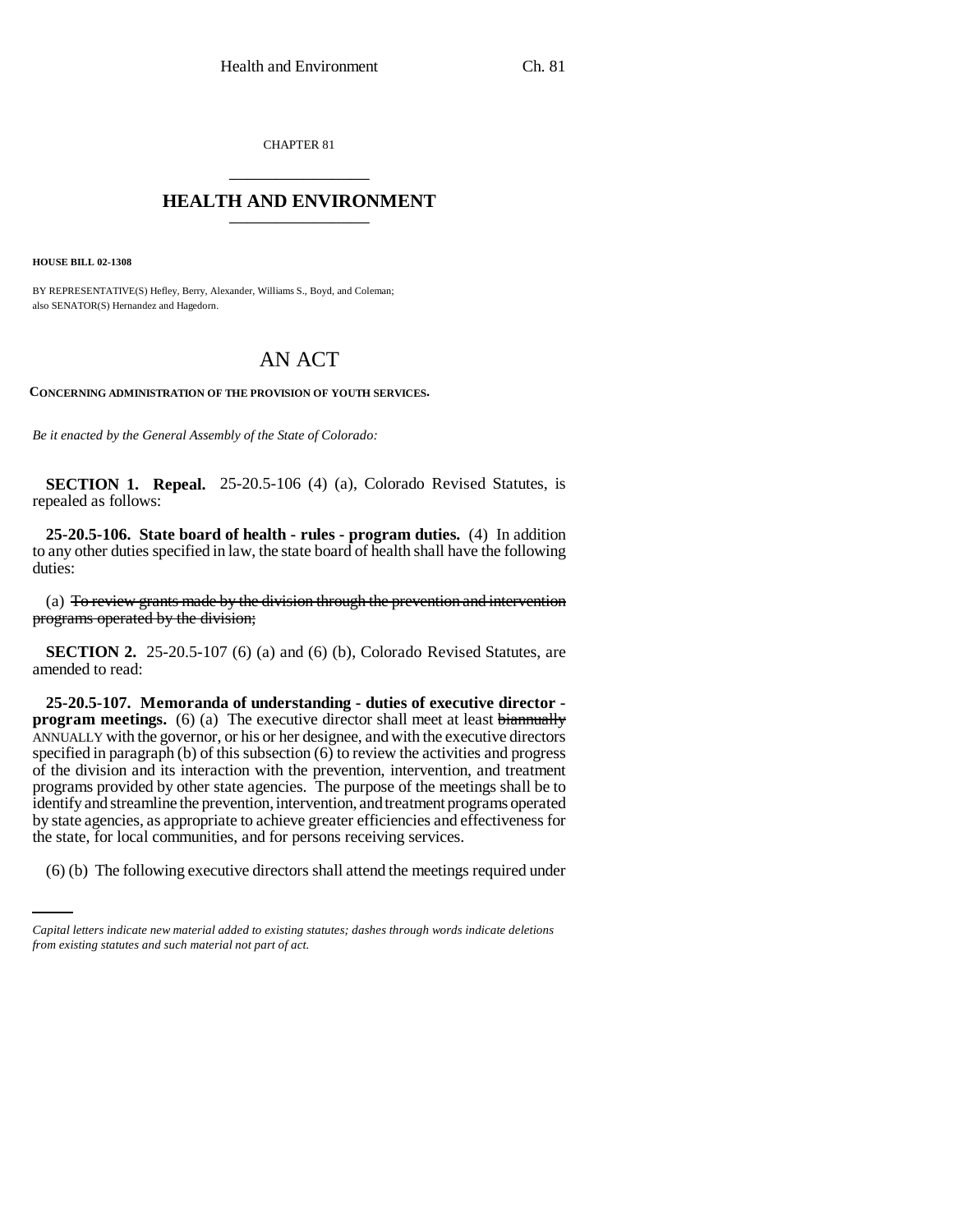this subsection (6):

(I) The executive director of the department of corrections;

(II) The commissioner of education;

(III) The executive director of the department of health care policy and financing;

(IV) The executive director of the department of higher education;

(V) The executive director of the department of human services;

(VI) The executive director of the department of local affairs;

(VII) The executive director of the department of natural resources;

(VIII) The executive director of the department of public safety; and

(IX) The executive director of the department of transportation.

**SECTION 3.** The introductory portion to 25-20.5-108 (2) (a), Colorado Revised Statutes, is amended to read:

**25-20.5-108. Prevention, intervention, and treatment program requirements - reports - reviews - annual review summary.** (2) (a) Except as otherwise provided in paragraph (b) of this subsection (2), each prevention, intervention, and treatment program that receives state or federal funds STATE AGENCY USING STATE OR FEDERAL MONEYS TO FUND LOCAL PREVENTION AND INTERVENTION PROGRAMS shall submit an annual report CONCERNING THESE PROGRAMS to the division. The state board of health by rule shall specify the time frames, procedures, and form for submittal of the report and the information to be included in the report, which at a minimum shall include:

**SECTION 4.** 25-20.5-110 (2) (b) (III), Colorado Revised Statutes, is amended to read:

**25-20.5-110. Coordinated comprehensive community-based prevention and intervention services - pilot program - reports - repeal.** (2) (b) Applications to operate pilot programs shall include but need not be limited to demonstration of the following criteria:

(III) A plan to pool funds to create a single location in the community for children, youth, families, and community to receive all prevention and intervention services; A PLAN TO POOL RESOURCES TO CREATE AN INTEGRATED SYSTEM FOR THE DELIVERY OF ALL PREVENTION AND INTERVENTION SERVICES TO CHILDREN, YOUTH, AND FAMILIES IN THE COMMUNITY; and